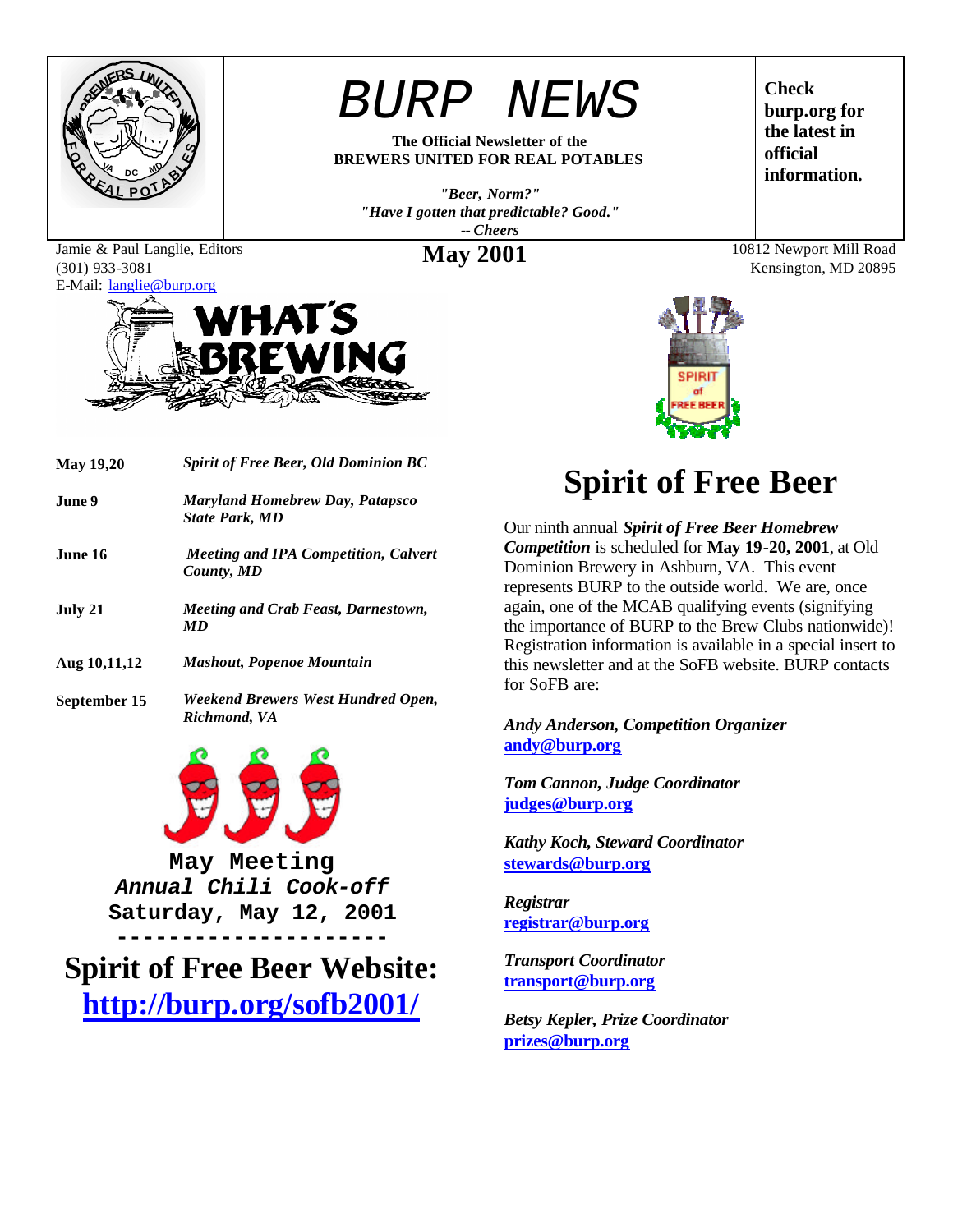

**Primary Fermentations** *Bill Ridgely, Fearless Leader*

I'm really sorry that Wendy and I missed the April meeting at Bud & Helen Hensgen's place. From the glowing reports I received from many BURPers, a great time was had by all. Many thanks to Bud & Helen for hosting on what turned out to be a primo Spring day.

Thanks also to ex-Fearless Leader Steve Marler for conducting the "official" portion of the meeting and making announcements, to Bob & Betsy Kepler for conducting the raffle, to Tom Cannon for putting together the bock educational session, and to Alison Skeel for running the bock competition (Congrats to Steve Marler and Bob Dawson for their winning entries). Special thanks also go to Bruce Bennett for coordinating the bulk hop purchase. A lot of work goes into making this happen, and those of us who use large quantities of hops over the course of the year very much appreciate Bruce's effort.

I was impressed once again to hear about the high quality of all the bock beers in the competition. A few years ago, perhaps 2 or 3 lagers out of 10 might have been drinkable because of the requirement for strict temperature control during fermentation. BURP brewers these days are obviously putting a great deal of effort into creating top quality beers in both ale and lager styles.

A lot will be happening over the next couple of months. The Spirit of Free Beer Competition, which is a qualifying event for the Masters Championship of Amateur Brewing, provides the club with a lot of visibility on the national scene. This is one of the best run competitions in the country, and the list of prizes simply can't be beat anywhere. I urge all of you to support your club by entering beers in the competition. You'll get quality feedback from some of the best judges around, and you'll have a good chance of winning some nifty prizes and having your beers go to next years Masters competition as a bonus.

In addition to SOFB, one of our more fun events, the Chili Cookoff, also happens in May. As we all know, brewers tend to also be great cooks, so I encourage everyone to come to the May meeting and show off your best efforts at preparing chili. The Hard Times Café is once again sponsoring the event and providing prizes. Don't miss this hottest event (in the culinary sense) on the BURP calendar.

Finally, we'll be judging BURP members' efforts at cloning the Ommegang Hennepin Belgian-style ale at the May meeting. The winning beer from our club competition will go to Cooperstown, NY, where it will compete with winning entries from other clubs. The judging will take place at Brewery Ommegang on Saturday, June 2. A number of BURPers plan to make the trip to Cooperstown for the event. It should be fun, and I expect BURP to make a great showing. After all, we brew some of the best Belgian-style beers in the country.

I look forward to seeing you all at the May meeting. Cheers!



**Culture Corner** *Alison Skeel, Minister of Culture*

April Winners of the Bock Competition:

**1 st Place –** *Steve Marler, Doppel* **2 nd Place –** *Bob Dawson, Eisbo***ck 3 rd Place –** *Steve Marler, Bock*

Congratulations, guys.

May Competition will be *Ommegang Hennepin Clone*. Recipes and other info has been in previous Newsletters. Please bring 2 bottles by 1:30 [no draft]. (Thanks for your cooperation last month.)

Competition for June will be India Pale Ale, Category 7 in the BJCP Guide to Beer Styles. Click on Beer Style Guidelines from the BURP Website for more info; recipes can be found at Cat's Meow 3:

**http://brewery.org/brewery/cm3/recs/01toc.html**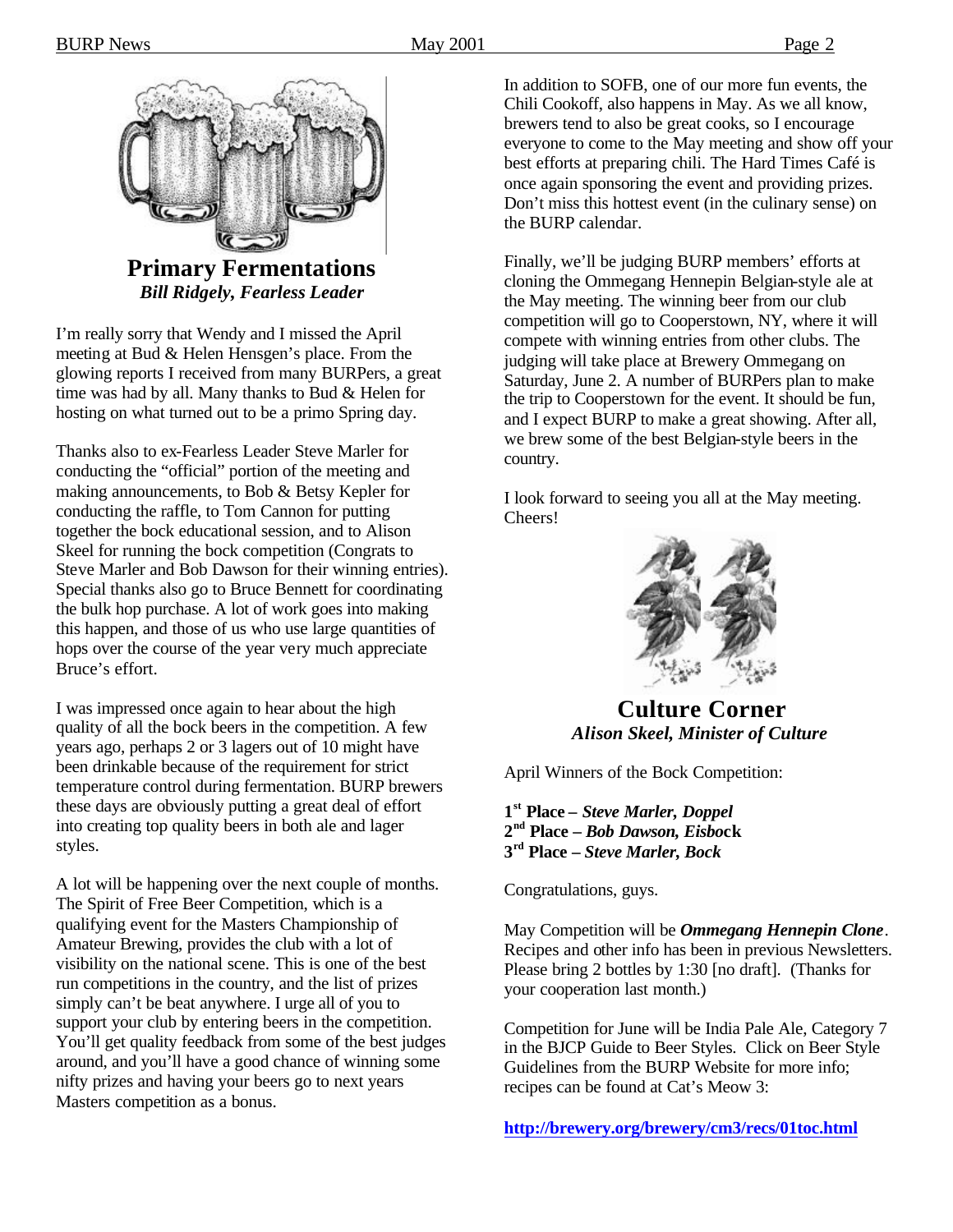#### **Brewery Ommegang Hosts Hennepin Clone Judging** *Brett Schneider, Boston Wort Processors (BikeNBrew@rocketmail.com)*

It's finally official, finally in print, and finally time for the best ever use of the process known as cloning. Let it be published now and shouted loudly - Hennepin WILL be cloned, WILL be judged, and WILL be hailed as The Beer of the Day on Saturday 02 June, 2001, at Brewery Ommegang in Cooperstown, NY.

After months of hard work by a dedicated covert team of clone advocates, the yeast was captured from a bottle of Rare Voss, the specifics of the base beer were determined, and insider information on the secrets of spicing were, well, traded on the black market. Now the time to tell the world has come, and the true test of beneficial cloning to improve man's life on earth will finally face up to reality.

Anyhow, that's a great introduction to one of the best ever events to be presented by the Boston Wort Processors. You've all heard the lengthy saga of how we got to where we are at, and also perhaps seen a bit of information on Wortnet willingly shared by a few of us who attempted to defeat the odds and be a successful cloner. Here is the rest of the story, the culmination of a great deal of hard work, and an invitation to spend an action packed day at Brewery Ommegang.

Day of the Competition is Saturday 02 June, 2001. Our main host for the day will be head brewer Randy Thiel. His background information on the beer has allowed us to attempt cloning, and his participation on the judging panel will be greatly appreciated. I am very hopeful of a large number of entries, and I expect nothing but high quality attempts and tough decisions needed to pick the winner. By the way, my entry is lucky number 7, just in case you need any help in picking out my winning beer. The more paces we can put Randy through the better, as our way of showing thanks.

We plan the following agenda as our guideline for the actual event at the brewery. Please be aware that some of the end-of-day times may be shortened (or lengthened) based on the number of entries we field, and also depending on if any other clubs actually show up as guests to go head-to-head with the winning Wort entry. Lunch will be on your own.

1:00PM - Wort Processor IHSA Clone Judging, first 2001 WPOTY event.

Randy and Ken Jucks, sponsor of the clone, will be head judges. Other judges will be selected on site by short straw, based on who is there. Additional tasting of entries by others in attendance will be standing room only.

2:15PM – Wort Processor BOS judging. 2:30PM - Inter-Club Hennepin Best of Day Judging - One (1) entry per club. 3:00PM - Personal brewery tour with Randy? (should we all be standing)

Guest Clubs? I had made preliminary contact with the following clubs and invited them to potentially participate with us at the brewery. They were to work out their own intra-club winner selection. It was their choice to pre-judge and just bring or advance the winner, or to make a club outing and come to the brewery with us and judge on-site, independently of our judging. Then their winner would have the luxury to make it to Best of Day judging. I am still working with them all to see who has actually followed through. The basic list of invited clubs is:

Seacoast and BFD from NH; North Shore and South Shore from MA; Yahoos and Underground from CT/RI area; and BURP and Weekend Brewers down VA way. I may have missed a club or two, but at the time these guys were all excited about it, and I know for sure we will see some action from NH.

Anyway, at this point, I am taking the lead on the organized judging and letting the camping take its own shape by the will of the campers. Please feel free to contact me with any and all questions. I plan on making available some general direction information. Questions? Comments? Good - get me your entries!

(Note: Camping arrangements are still to be determined. The Wort Processors will be camping on private property north of the site, and we have been told other clubs are not invited per request of the landowner. We will be contacting the owner of Brewery Ommegang about the possibility of our club, and other clubs who may be interested, camping on the brewery property).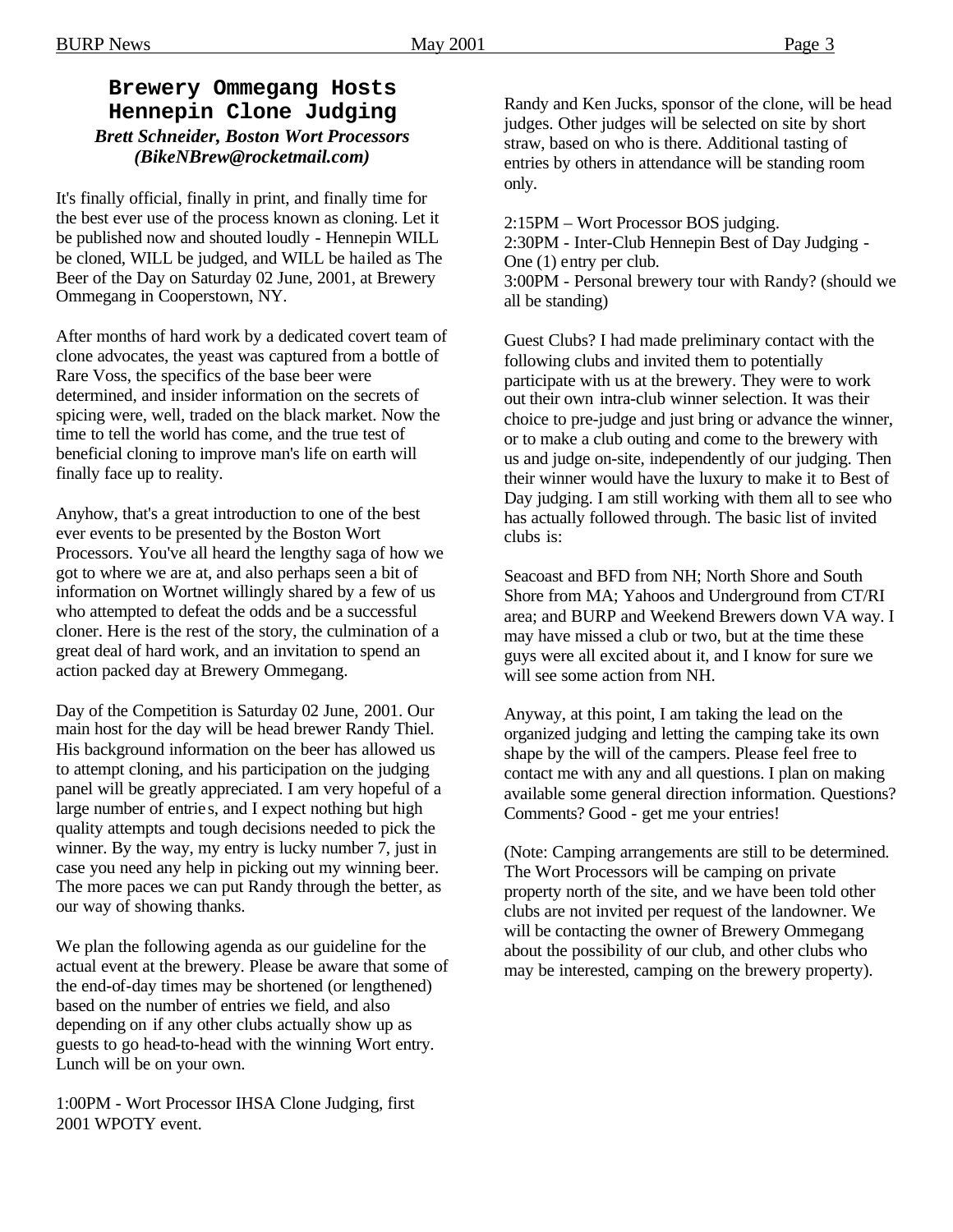## **PUB Crawl:**

Crawling to Cooperstown and Other Adventures *John Dittmann, Pub Crawl Czar*

BURP will be participating in the Hennepin clone contest that is being organized by the Boston Wort Processors. The final judging of this competition will be at Vanberg & DeWulf's **Brewery Ommegang** in scenic Cooperstown, New York on June 2nd.

How do we feel about renting a bus to make the trip to Cooperstown? This will not be a pub crawl, but could be lots of fun. Tentative plans are to leave on Friday, June 1 and return on Sunday, June 3. Right now I am gauging the interest in such a bus trip so if you want to go please contact me, or one of the other members of the Pub Crawl Planning committee.

The Pub Crawl Planning committee is Bruce Bennett, Mike Horkan, Paul Langlie, Mike McGuire, Christian Parker, Herb Rose and Sarah Jazs.



### **Bike and Beer: Southern Belgium Bike Tour** *Craig Somers, Cyclemeister*

The beers of southern Belgium will be the primary focus of a bicycle tour planned for the first three weeks of October, 2001. The trip is composed of three segments, where each week represents a segment. You may participate in whatever portion of the trip that you wish.

The first week, we travel from Amsterdam to Brugge. This is not southern Belgium. Most of the biking this week will be in the Netherlands. There are many terrific pubs in this area. The terrain is flat, and the daily mileage will be low. The route for the first week looks like this: Amsterdam – Haarlem (15 miles), Haarlem - Den Hague (30 miles), Den Hague – Rotterdam (15 miles), Rotterdam – Antwerp (train), Antwerp – Ghent

(35 miles), Ghent – Brugge (25 miles). Good beer bars in Holland often serve a larger selection of Belgian beers from the Flanders region than do bars in Belgium.

During the second week the route follows the Belgian/French border from Brugge to Luxembourg. The terrain changes from flat land to rolling hills in southern Belgium. The average mileage is 30 miles per day this week. The famous breweries of Saison Dupont, Abbey des Rocs, Chimay and Orval are in this area. We will seek out the distinctive beers of southern Belgium in the pubs of this region.

The third week will take us from Luxembourg to Brussels. Some steep climbs will be found in the Ardennes. The breweries of Chouffe and Rochefort are along this stretch. In the vicinity of Brussels, we will experience lambic style beers.

Amsterdam, Brussels and Luxembourg all have international airports. It is very easy to take your bike on the train throughout the Benelux region. My intent is to schedule some weekday evening training rides during the summer in addition to weekend cycling events. I hope that many of you will consider joining some portion or even all of the trip next October.

### **VIRGINIA WINE COUNTRY Bike Tour**

On Saturday, May 26, cycle a 32 mile loop through the rolling Virginia countryside and visit three outstanding wineries: Linden (www.lindenvineyards.com), Oasis (www.oasiswine.com), and Naked Mountain (www.nakedmtn.com) The ride starts from the Linden Commuter Parking Lot on May 26 at 10:00AM. We'll stop to imbibe for an hour or so at each vineyard, and snack on the cheeses and pates also sold there. There are a few challenging climbs on this route with an unpaved stretch of hard packed dirt at the top of the longest hill, but automobile traffic is light.

Overnight accommodations of a B&B cabin or tent camping are arranged at the Smokehouse Winery (www.smokehousewinerybnb.com). The B&B cabin has two bedrooms on the second floor with bed space for five, and the living room sofa bed can sleep two more people. The cabin is reserved for us for Saturday night. We can split the cost of the B&B between those who want to sleep in beds. Otherwise, there is free camping in a grassy field. Dinner can be had at restaurants in nearby Sperryville. Bring drinks and snacks for the Saturday night campfire.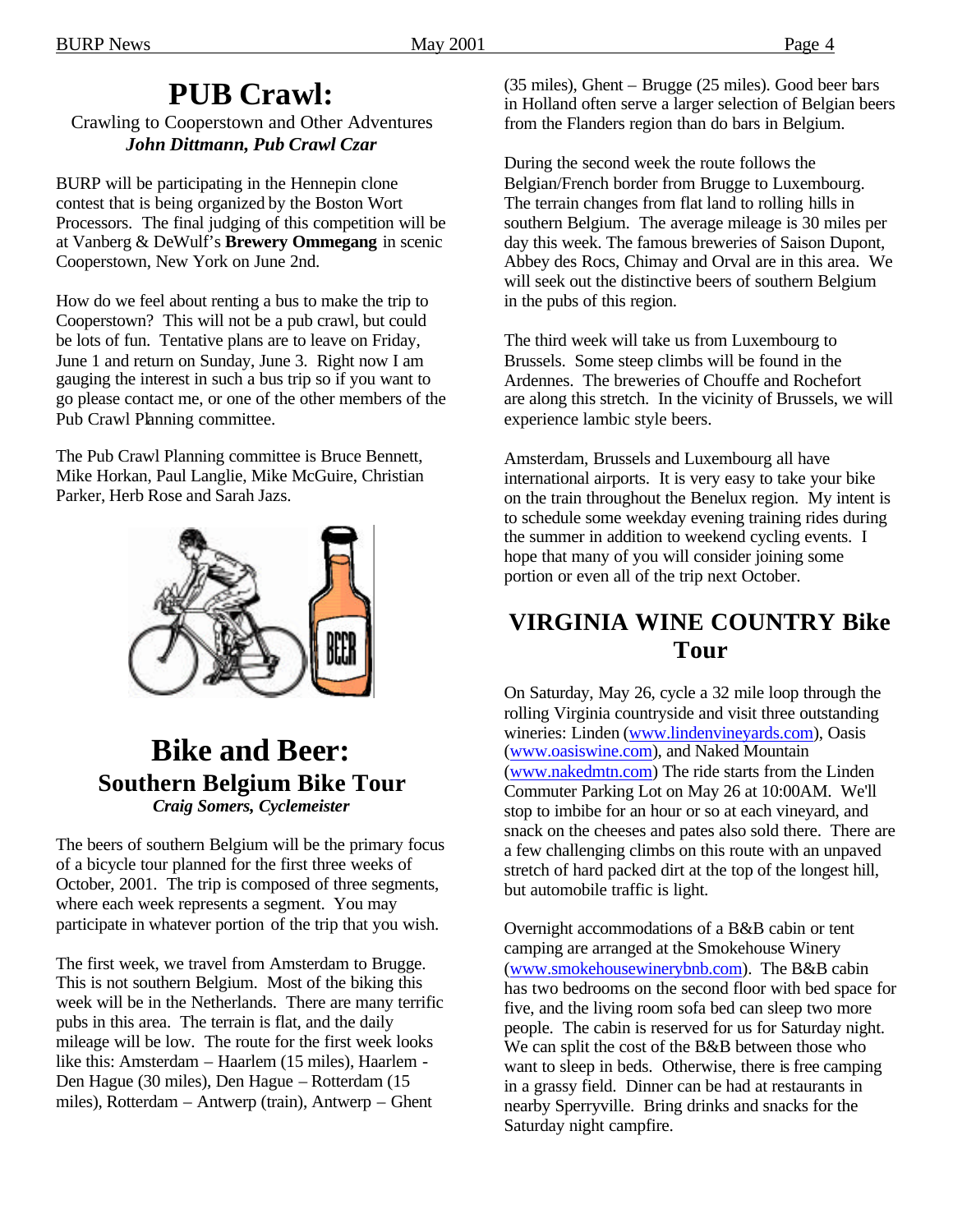A 20 mile bike ride starting from the Smokehouse Winery at 10:00AM on Sunday takes us to Rose River and Sharp Rock (www.sharprock.com) wineries. We can picnic at the Smokehouse Winery upon returning from our ride. Monday is Memorial Day holiday and there is the option to stay an extra night.

Directions to Linden Commuter Parking Lot, which is several miles east of Front Royal. From the Beltway take Route 66 west for about 50 miles. Leave Route 66 at Exit #13 at Linden. Turn left at the stop sign, and go 3/10 mile to the stop light at Route 55. Turn right onto Route 55, and go 1/10 mile and turn right onto Dismal Hollow Road (Route 647). The commuter parking lot is 4/10 mile ahead on your right.

Directions to the Smokehouse Winery, which is a few miles beyond Sperryville. From the Beltway take Route 66 west to Gainsville. Exit onto Route 29 and proceed 11 miles towards Warrenton. Exit onto Business Route 29 in Warrenton, and follow signs to Route 211 in the direction of Shenandoah National Park. Follow Route 211 west for 28 miles to Sperryville. Turn left onto Route 522 that takes you into the town of Sperryville. Continue to follow signs for Routes 522/231. One mile outside, Sperryville turn right onto Scenic Byway Route 231. Go about 2 miles and turn right onto Route 608 (Ashby Road). The Smokehouse Winery is 3/4 mile ahead on your left. .

For more information, contact: *Craig Somers, 202-224-5957 or 202-365-0701 (cell) , craigsbike@burp.org*



### **Annual Bucca Winetasting Be there or be square.**

*WINETIME 2000,* Ralph Bucca's annual wine-tasting event, will be held on **June 30, 1-6 P.M.** Contact Ralph at chesbayvu@altavista.com or call him at 410-257-0022 for further information.

### **BURP On The Road – The Abbey Brewing Co, Miami Beach, FL** *By Bill Ridgely*

While you other BURP members were enjoying the sun in Bud & Helen Hensgen's backyard on April 14, Wendy Aaronson, Ralph Bucca and I were equally enjoying ourselves in Miami Beach, FL. Ralph had just finished putting on a major DOD conference, and Wendy and I met up with him for a week of relaxation and recreation on the Florida keys and in Everglades National Park.

Prior to traveling, I always visit the pubcrawler.com website to see if there are any beer spots worth visiting. Only one stood out in the Miami area – The Abbey Brewing Co in Miami Beach. It received nearly universal acclaim from every reviewer. Needless to say, we felt a need to pay this place a visit.

It wasn't easy to find. The Abbey is well off the beachfront and therefore well away from the Coppertone and Corona crowd. This turned out to be a good thing. Once we finally found the establishment (in a neighborhood with virtually nothing else worthwhile in it), parking was easy – a meter right out front. The place didn't look real appetizing at first. The exterior had the look of a standard neighborhood Bud & Marlboro bar, but the address and sign on the door indicated it was indeed the right location. We hesitantly ventured inside.

There wasn't much to see. The place was small, with a few booths and a standard size bar. No brewing equipment was evident. There were 13 taps, however, and 5 of them had Abbey tap handles. The barman, David, was a good natured and friendly chap, and we quickly engaged him in conversation. The bar had just opened, and there was only one other customer, intent on watching the TV in the corner.

David explained why there was no brewery in sight. The beers weren't brewed there. They were all brewed at the Ybor City Brewing Co in Tampa to the specifications of The Abbey's brewmaster/proprietor, Ray Rigazio. Unfortunately, Ray was not in town that day, so we didn't get a chance to meet him. We did, however, have a chance to sample his beers, and they were all generally excellent.

The *Abbey Brown* was in the southern UK style, sweet and malty with nice roasty, chocolatey notes. The *IPA*  had a firm malt backbone and a great Pacific Northwest hop nose and flavor. The *Maerzen*, while being the least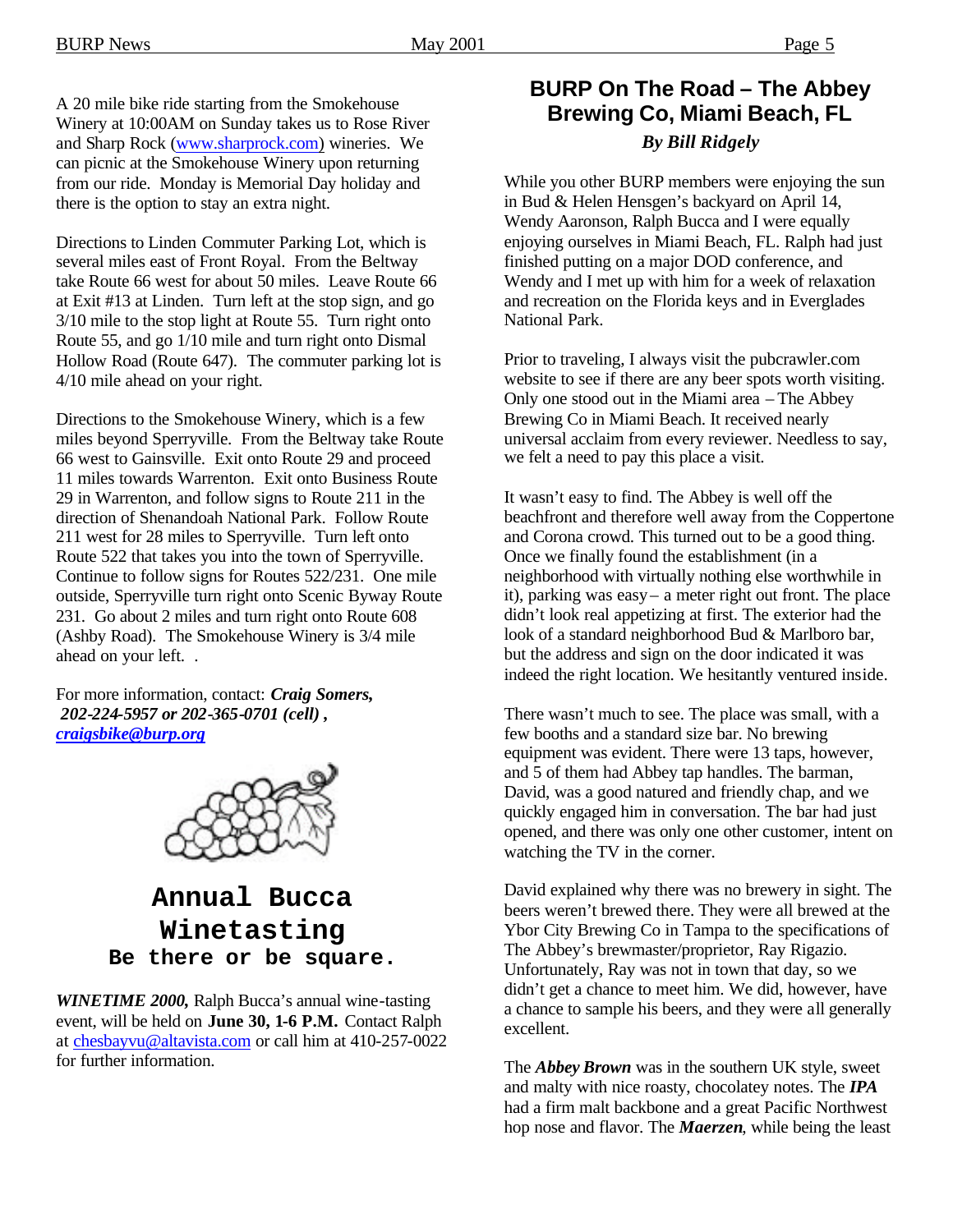distinctive of the beers, was clean and malty with some toastiness. The *Oatmeal Stout* was lovely – silky and creamy with a good firm head. Finally, the *Abbey Double*, at 9.2% ABV, was a little overboard on the alcohol but succeeded in expressing the raisiny, plumy character of the style quite well.

Guest beers on tap worth mentioning included *Ybor Gold* (a Vienna-style lager), *Fullers ESB*, *Pilsner Urquell*, *Anchor Steam & Liberty Ale*, and *Tucher Hefe Weizen* – quite an eclectic collection of brews. In addition to the draft selection, The Abbey also offered an excellent range of bottled products, including: *Corsendonk Pale & Brown*, *Lindeman's Framboise*, *Hoegaarden Wit*, *La Fin du Monde*, *Sam Smith's Imperial Stout*, *Big Foot Barleywine*, and *Anchor Porter*.

Food was primarily pub grub, but all items were made in house. I had the bratwurst & sauerkraut, which were excellent.

When in the Miami area, be sure to take a short detour to Miami Beach and visit The Abbey. It's a friendly neighborhood bar in a nowhere neighborhood but well worth the visit.

**The Abbey Brewing Co 1115 16th Street Miami Beach, FL 33139 305-538-8110 Email: abbeybrewingco@aol.com Open 1:00 PM–5:00 AM every day**

**--------------------------------------------------------------------**

## **Brew and Winemasters Closing**

It's very hard for us to tell you that we're closing the store as of April 30, 2001, after being in business since 1981. The economics just aren't there anymore and we've struggled for years to keep this business going and bring it back to where it had been in the early 90's. We're tired and we've put way too much of our personal funds into this business to make it go.

Unfortunately, the Scottish Fest that we had planned for May 12th will be cancelled. (Really did want to see Steve Bates in that kilt!!) You all have been great to us over the years and we'll miss our many friends. We wish you well.

#### *Reuben & Judi Rudd*

Brew & Wine Masters, LLC 12450 Parklawn Drive, Rockville, MD 20852



## **BURP 17th Annual Chili Cook-off**

The annual BURP Chili Cook-off, sponsored once again by our good friend, Fred Parker of the **Hard Times Café**, will be held at the May BURP meeting. Those who like to prepare (and eat) good, hot & spicy chili should not miss this event! *Chili Cook-off rules:*

Chili must be prepared on-site, meaning all ingredients must be combined and cooked at the meeting, although individual ingredients, such as vegetables and meats, may be prepared beforehand (i.e., sliced and diced - no cooking).

Recipe must include at least one bottle of beer (preferably homebrew).

No sabotaging of other contestants' chili will be permitted.

Chili recipes must be provided to BURP on request.

Other pertinent facts:

Bring your own portable stove/table/etc. to cook and serve chili or make arrangements ahead of time to share with someone.

Bribing potential judges is frowned upon.

Road kill & other exotic meat types are encouraged.

Vegetarian chili is acceptable and surprisingly tasty.

Prizes will be awarded to the top three chilis (popular vote) plus a special prize to the hottest chili.

Winning recipes will be published in the next month's BURP News. The meeting starts at 1:00 P.M. Chili Tasting/judging will start at 2:30 P.M. Chili cooks may come as early as 11:00 A.M. to start preparing chili.